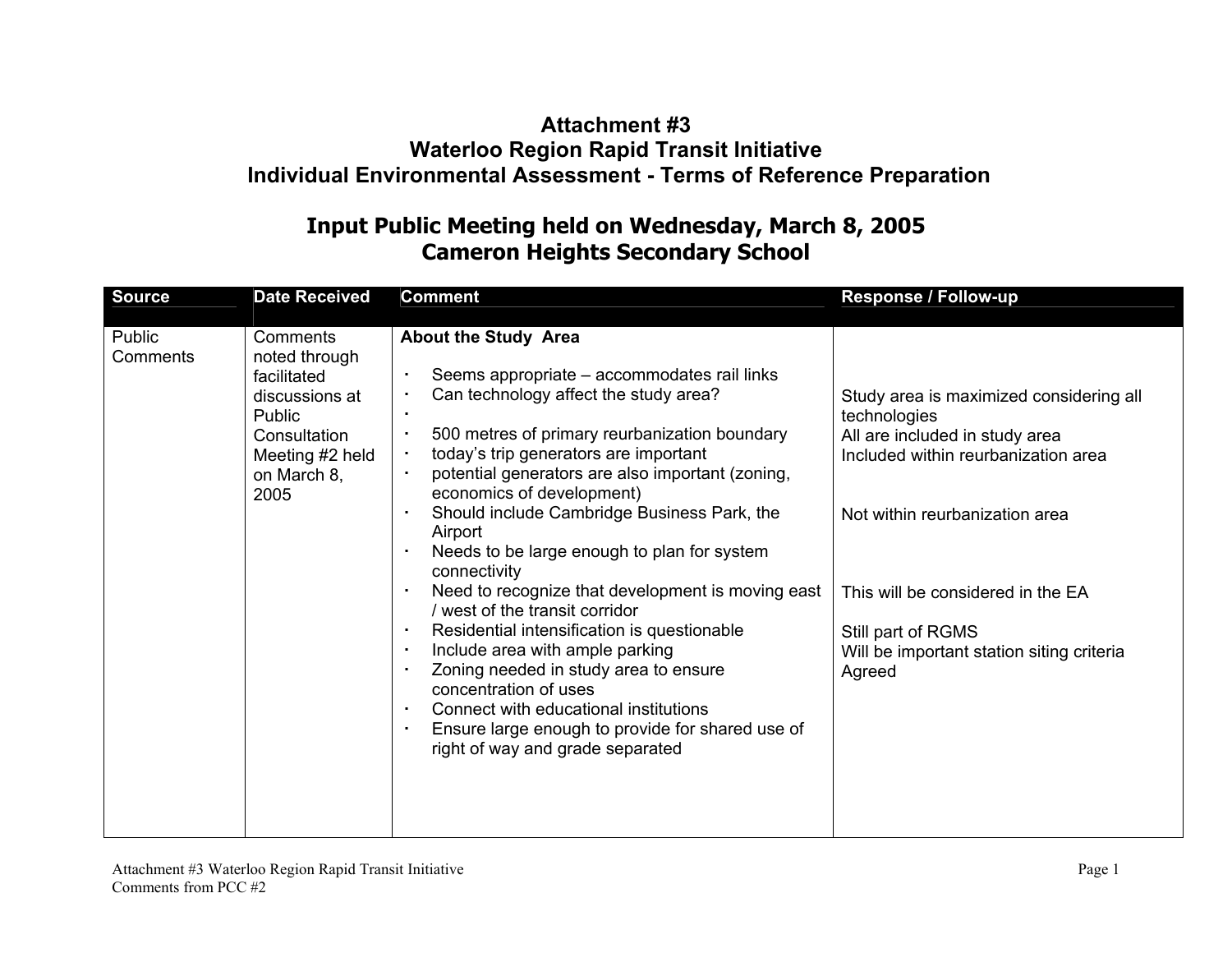| <b>Source</b>      | <b>Date Received</b>                                                                                                           | <b>Comment</b>                                                                                                                                                                                                                                                                                                                                                                                                                                                                                                                                                                                                                                                                                                                                                                                                                                                                                | Response / Follow-up                                                                                                                                                |
|--------------------|--------------------------------------------------------------------------------------------------------------------------------|-----------------------------------------------------------------------------------------------------------------------------------------------------------------------------------------------------------------------------------------------------------------------------------------------------------------------------------------------------------------------------------------------------------------------------------------------------------------------------------------------------------------------------------------------------------------------------------------------------------------------------------------------------------------------------------------------------------------------------------------------------------------------------------------------------------------------------------------------------------------------------------------------|---------------------------------------------------------------------------------------------------------------------------------------------------------------------|
|                    |                                                                                                                                |                                                                                                                                                                                                                                                                                                                                                                                                                                                                                                                                                                                                                                                                                                                                                                                                                                                                                               |                                                                                                                                                                     |
| Public<br>Comments | Comments<br>noted through<br>facilitated<br>discussions at<br>Public<br>Consultation<br>Meeting #2 held<br>on March 8,<br>2005 | <b>Criteria for Screening Alternative Methods</b><br>With respect to Regional Growth Management<br>Strategy (RGMS) Reurbanization - Is it too late for<br>transit? Need to look at education, form of<br>employment, recreational uses, make Rapid Transit<br>(RT) accessible and attractive<br>Short-listing methods: Add the following<br>Ability to phase costs<br>Ability to attract technology to induce people to<br>ride - recognize that some technologies are<br>more likely to get people to use it. Ask<br>questions - Does technology have a better way<br>of doing this?<br>Are there opportunities for increasing off-peak<br>usage, beautification of rapid transit stations,<br>cost incentives for off-peak usage (free days)<br>Transportation - other reason to induce<br>ridership<br>Environment - ability to get increased ridership<br>to get people out of their cars | All part of RGMS<br>Included<br>Included<br>Yes                                                                                                                     |
| Public<br>Comments | Comments<br>noted through<br>facilitated<br>discussions at<br>Public<br>Consultation<br>Meeting #2 held<br>on March 8,<br>2005 | <b>Criteria for Evaluating and Ranking Short-Listed</b><br><b>Alternatives</b><br>5.1.3 combine right-of-way options with technology<br>routes - short-listed could be evaluated by section.<br>add noise – for the impact area and technology<br>social needs to include technology as well<br>$\blacksquare$<br>for RT to be successful it must have supportive<br>transportation and land use policies<br><b>Natural Environment</b><br>$\blacksquare$<br>Health impact assessment<br>Air quality<br><b>GHG</b> emission                                                                                                                                                                                                                                                                                                                                                                   | Will be evaluated by sections<br>Noise impacts will be considered<br>Agreed<br>Considered as part of contribution to health<br>Will be included<br>Will be included |